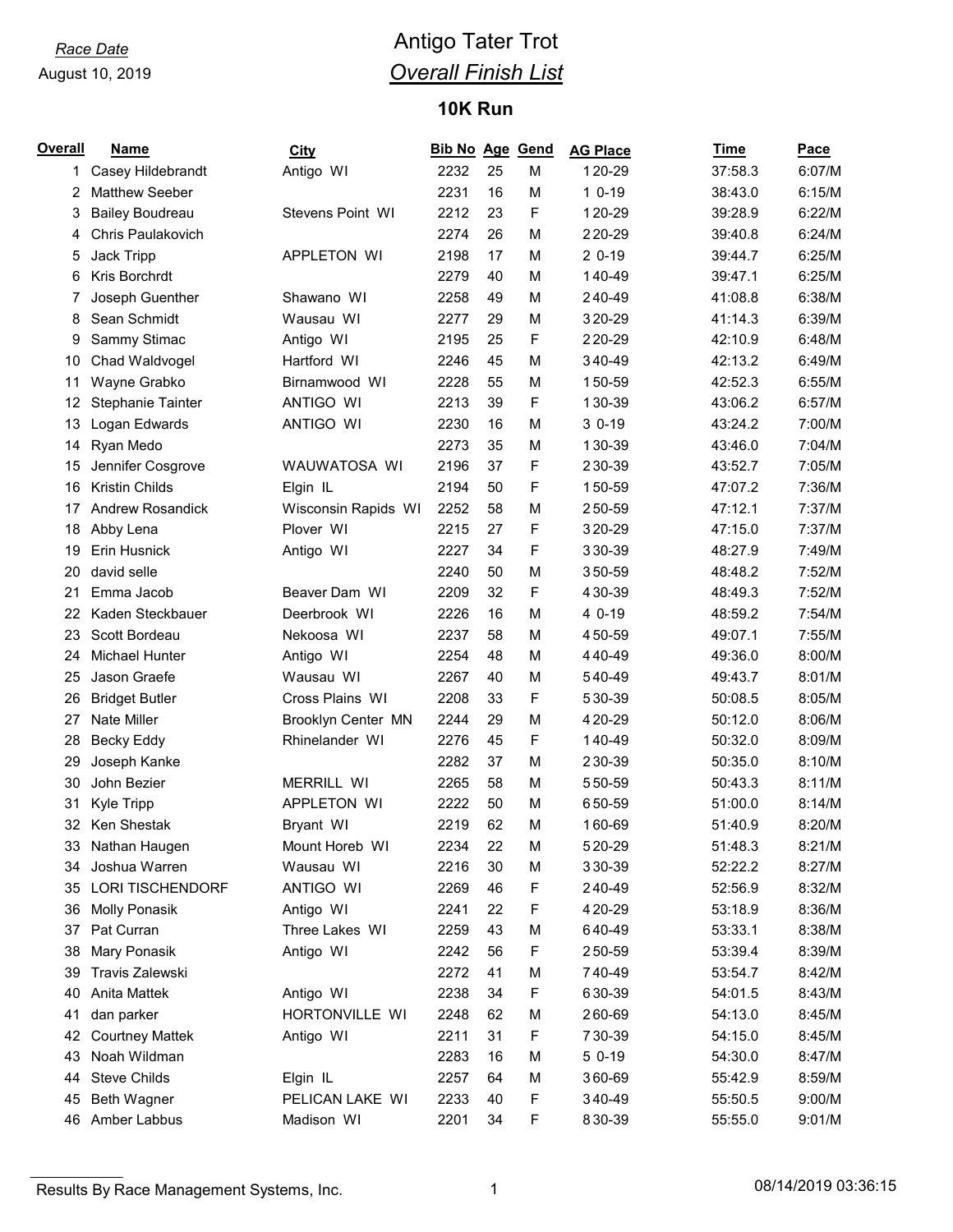# *Race Date* **Antigo Tater Trot** *Overall Finish List*

### **10K Run**

| <b>Overall</b> | <b>Name</b>              | <b>City</b>         | <b>Bib No Age Gend</b> |    |   | <b>AG Place</b> | Time      | <b>Pace</b> |
|----------------|--------------------------|---------------------|------------------------|----|---|-----------------|-----------|-------------|
| 47             | <b>Mandy Petts</b>       | Deerbrook WI        | 2217                   | 22 | F | 520-29          | 56:05.9   | 9:03/M      |
| 48             | Jeremiah Grant           | Bowler WI           | 2235                   | 14 | M | 6 0-19          | 56:15.5   | 9:04/M      |
| 49             | <b>NATHAN BEST</b>       | <b>ANTIGO WI</b>    | 2268                   | 59 | М | 750-59          | 56:31.7   | 9:07/M      |
| 50             | Andrew D. Snider         |                     | 2275                   | 47 | M | 840-49          | 56:39.9   | 9:08/M      |
| 51             | Amber Vollrath           |                     | 2280                   | 35 | F | 930-39          | 56:56.5   | 9:11/M      |
| 52             | <b>Rosanne Thies</b>     | <b>MADISON WI</b>   | 2239                   | 57 | F | 350-59          | 57:33.6   | 9:17/M      |
| 53             | Ashlyn Anderson          | Wauwatosa WI        | 2218                   | 31 | F | 1030-39         | 58:03.4   | 9:22/M      |
| 54             | James Reed               | Antigo WI           | 2261                   | 58 | M | 850-59          | 58:07.4   | 9:22/M      |
| 55             | <b>Audrey Gossett</b>    | Antigo WI           | 2197                   | 32 | F | 1130-39         | 58:33.6   | 9:27/M      |
| 56             | David Wanta              | custer WI           | 2266                   | 50 | M | 950-59          | 1:00:25.0 | 9:45/M      |
| 57             | Alanna Kautza            |                     | 2271                   | 30 | F | 1230-39         | 1:00:35.3 | 9:46/M      |
| 58             | Lynnette Fittante        | Antigo WI           | 2243                   | 50 | F | 450-59          | 1:01:58.9 | 10:00/M     |
| 59             | Amanda Gauthier          | <b>Brillion WI</b>  | 2225                   | 27 | F | 620-29          | 1:03:14.4 | 10:12/M     |
| 60             | <b>Travis Gauthier</b>   | <b>Brillion WI</b>  | 2264                   | 29 | M | 620-29          | 1:03:15.2 | 10:12/M     |
| 61             | <b>Jeff Barnes</b>       | Antigo WI           | 2256                   | 32 | М | 4 30 - 39       | 1:03:38.7 | 10:16/M     |
| 62             | <b>Robert Lewis</b>      | Crandon WI          | 2221                   | 30 | M | 530-39          | 1:04:37.1 | 10:25/M     |
| 63             | Tressa Lange             |                     | 2278                   | 21 | F | 720-29          | 1:04:37.6 | 10:25/M     |
| 64             | Laura Radtke             | Elton WI            | 2223                   | 51 | F | 550-59          | 1:04:43.1 | 10:26/M     |
| 65             | <b>Caitlin Pierce</b>    | White Lake WI       | 2220                   | 31 | F | 1330-39         | 1:04:49.4 | 10:27/M     |
| 66             | Diana Resch              | Birnamwood WI       | 2210                   | 59 | F | 650-59          | 1:05:53.2 | 10:38/M     |
| 67             | Char Plowman             | Wisconsin Rapids WI | 2236                   | 58 | F | 750-59          | 1:06:21.2 | 10:42/M     |
| 68             | Janet Holk               | Hubertus WI         | 2250                   | 56 | F | 850-59          | 1:07:06.0 | 10:49/M     |
| 69             | <b>Charles Soukup</b>    |                     | 2281                   | 83 | M | 180-99          | 1:08:11.0 | 11:00/M     |
| 70             | Kevin Goetsch            |                     | 2229                   | 65 | M | 460-69          | 1:09:31.6 | 11:13/M     |
| 71             | Kyleigh Waldvogel        | Hartford WI         | 2214                   | 14 | F | $10-19$         | 1:10:00.2 | 11:17/M     |
| 72             | Shelby Schirmer          | Weston WI           | 2204                   | 25 | F | 820-29          | 1:12:11.7 | 11:39/M     |
| 73             | Michelle Schirmer        | Weston WI           | 2253                   | 53 | F | 950-59          | 1:12:11.9 | 11:39/M     |
| 74             | <b>Aubrey Netzel</b>     | New London WI       | 2224                   | 22 | F | 920-29          | 1:13:27.4 | 11:51/M     |
| 75             | virginia groot           | Antigo WI           | 2207                   | 55 | F | 1050-59         | 1:13:35.2 | 11:52/M     |
| 76             | Kim Tomaszewski          | Wausau WI           | 2206                   | 41 | F | 440-49          | 1:14:05.3 | 11:57/M     |
| 77             | <b>Stacy Karcz</b>       | Antigo WI           | 2203                   | 42 | F | 540-49          | 1:16:11.6 | 12:17/M     |
| 78             | Mark Jersin              | Antigo WI           | 2260                   | 63 | M | 560-69          | 1:16:16.4 | 12:18/M     |
| 79             | Natalie Dillman          | SAINT JOHN IN       | 2247                   | 36 | F | 14 30-39        | 1:17:40.2 | 12:32/M     |
| 80             | <b>BROOKLYN PLANASAU</b> | <b>ANTIGO WI</b>    | 2270                   | 30 | F | 1530-39         | 1:18:50.2 | 12:43/M     |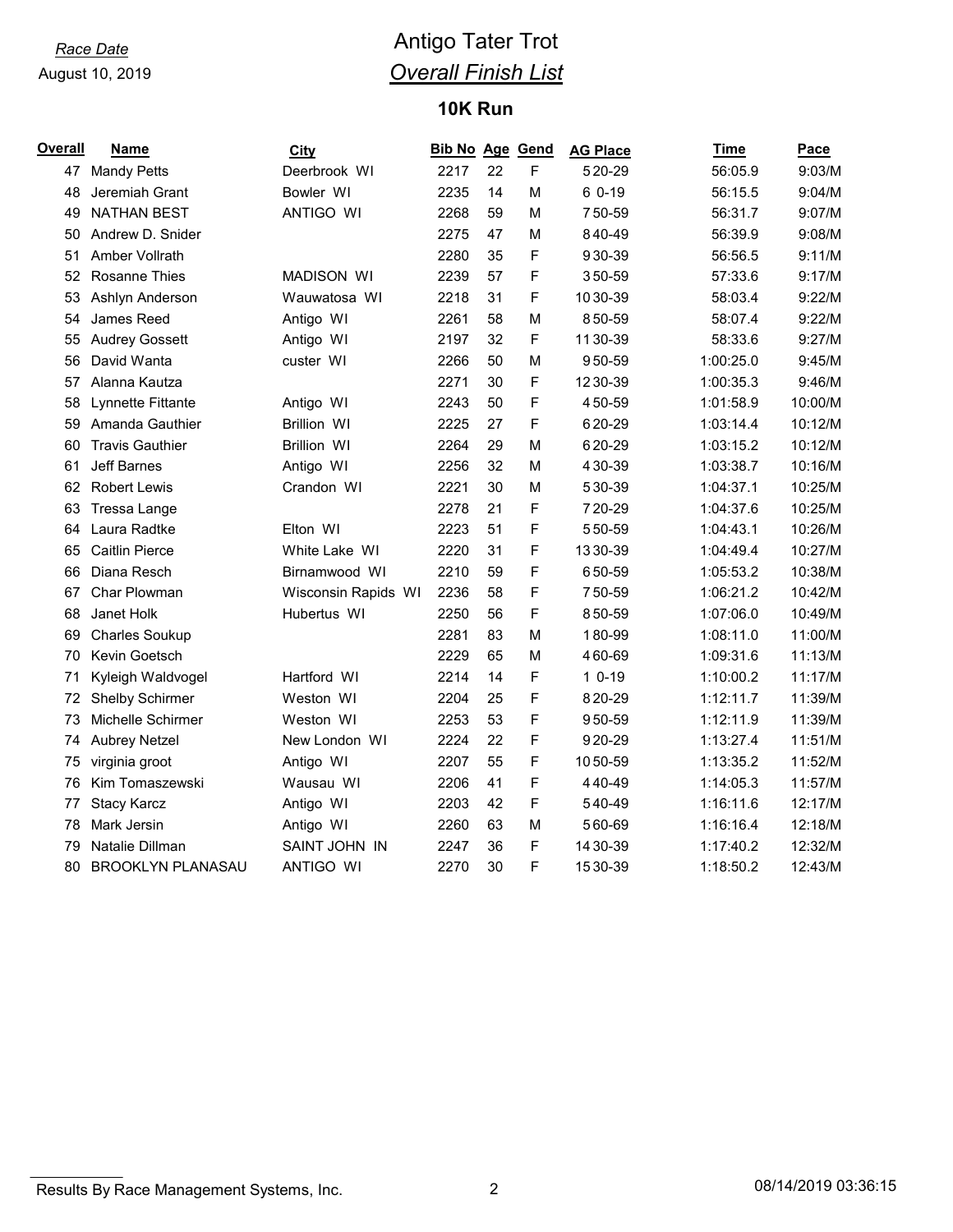# *Race Date* **Antigo Tater Trot** *Overall Finish List*

## **Mile Run/Walk**

| Overall | <b>Name</b>              | <b>City</b>       | <b>Bib No Age Gend</b> |    |   | <b>AG Place</b> | Time    | <b>Pace</b> |
|---------|--------------------------|-------------------|------------------------|----|---|-----------------|---------|-------------|
| 1       | Dom Quartaro             | ANTIGO WI         | 608                    | 22 | M | 1 Male 99       | 25:12.9 | 6:18/M      |
| 2       | <b>Charlie Husnick</b>   |                   | 635                    | 24 | M | 2 Male 99       | 25:29.8 | 6:22/M      |
| 3       | <b>Austin Sommer</b>     | <b>ANTIGO WI</b>  | 626                    | 21 | M | 3 Male 99       | 26:25.3 | 6:36/M      |
| 4       | MICHAEL MALLUM           | <b>ANTIGO WI</b>  | 612                    | 17 | M | 4 Male 99       | 26:31.2 | 6:38/M      |
| 5       | <b>ERIN SCHMITT</b>      | SHEBOYGAN WI      | 623                    | 23 | F | 1 Female        | 26:53.5 | 6:43/M      |
| 6       | <b>Teale Mach</b>        | <b>ANTIGO WI</b>  | 600                    | 25 | M | 5 Male 99       | 27:17.2 | 6:49/M      |
| 7       | Jacob Riemer             |                   | 628                    | 12 | M | 6 Male 99       | 27:35.3 | 6:54/M      |
| 8       | <b>MASAAKI ICHIIBARD</b> | <b>BRYANT WI</b>  | 620                    | 13 | M | 7 Male 99       | 28:00.7 | 7:00/M      |
| 9       | Rob Erler                | Townsend WI       | 584                    | 45 | M | 8 Male 99       | 28:46.5 | 7:12/M      |
| 10      | Katy-Jane Shanak         | WAUSAU WI         | 537                    | 36 | F | 2 Female        | 29:09.4 | 7:17/M      |
| 11      | Isaac Kramer             | Antigo WI         | 555                    | 15 | M | 9 Male 99       | 29:27.5 | 7:22/M      |
| 12      | <b>Zachary Morris</b>    | ANTIGO WI         | 581                    | 19 | M | 10 Male 99      | 29:37.5 | 7:24/M      |
| 13      | Mitch Meyer              | Bryant WI         | 543                    | 12 | M | 11 Male 99      | 30:06.3 | 7:32/M      |
| 14      | Jada Mach                |                   | 540                    | 21 | F | 3 Female        | 30:29.6 | 7:37/M      |
| 15      | <b>MICHAEL JAHN</b>      | <b>KENOSHA WI</b> | 615                    | 39 | M | 12 Male 99      | 30:45.1 | 7:41/M      |
| 16      | <b>KARL BUSSE</b>        | <b>ANTIGO WI</b>  | 622                    | 15 | M | 13 Male 99      | 30:57.2 | 7:44/M      |
| 17      | Keah Mach                | Antigo WI         | 559                    | 23 | F | 4 Female        | 31:13.7 | 7:48/M      |
| 18      | Kaleb Lenzner            | DEERBROOK WI      | 568                    | 16 | M | 14 Male 99      | 31:19.5 | 7:50/M      |
| 19      | <b>Barb Ament</b>        | merrill WI        | 636                    | 63 | F | 5 Female        | 31:21.5 | 7:50/M      |
| 20      | THERESA SCHROEDER        | DEERBROOK WI      | 2202                   | 32 | F | 6 Female        | 31:45.5 | 7:56/M      |
| 21      | <b>SCHWAN HARDI</b>      | <b>ANTIGO WI</b>  | 619                    | 38 | M | 15 Male 99      | 31:47.1 | 7:57/M      |
| 22      | <b>Thomas Olivotti</b>   | Antigo WI         | 580                    | 38 | M | 16 Male 99      | 32:26.9 | 8:07/M      |
| 23      | <b>JENNY RENFRO</b>      | <b>ANTIGO WI</b>  | 621                    | 50 | F | 7 Female        | 32:42.3 | 8:11/M      |
| 24      | Adam Symmank             | Wausau WI         | 566                    | 13 | M | 17 Male 99      | 32:53.7 | 8:13/M      |
| 25      | Jena Nonnenmacher        |                   | 637                    | 17 | F | 8 Female        | 32:56.9 | 8:14/M      |
| 26      | Lori Dolezal             | Appleton WI       | 539                    | 57 | F | 9 Female        | 33:20.4 | 8:20/M      |
| 27      | Rachel Brown             |                   | 634                    | 29 | F | 10 Female       | 34:13.0 | 8:33/M      |
| 28      | Tom Erb                  |                   | 627                    | 67 | M | 18 Male 99      | 34:21.3 | 8:35/M      |
| 29      | Amanda Burkhart          | Antigo WI         | 534                    | 38 | F | 11 Female       | 34:50.4 | 8:43/M      |
| 30      | <b>Benjamin Morris</b>   | ANTIGO WI         | 582                    | 17 | M | 19 Male 99      | 34:51.0 | 8:43/M      |
| 31      | Amanda Hunter            | Antigo WI         | 536                    | 50 | F | 12 Female       | 34:57.3 | 8:44/M      |
| 32      | <b>MARA ANTONE</b>       | ANTIGO WI         | 611                    | 12 | F | 13 Female       | 35:24.5 | 8:51/M      |
| 33      | Jamie Spychalla          |                   | 633                    | 22 | F | 14 Female       | 36:18.3 | 9:05/M      |
| 34      | <b>DAN HUSNICK</b>       | <b>ANTIGO WI</b>  | 618                    | 58 | М | 20 Male 99      | 36:48.2 | 9:12/M      |
| 35      | Angel Zimmerman          | Antigo WI         | 547                    | 36 | F | 15 Female       | 38:09.3 | 9:32/M      |
| 36      | Elaine Reed - 4          | Antigo WI         | 546                    | 58 | F | 16 Female       | 39:11.9 | 9:48/M      |
| 37      | Russell Jaeger           | OAK CREEK WI      | 560                    | 69 | М | 21 Male 99      | 40:15.3 | 10:04/M     |
| 38      | Jean Drake               | Wausau WI         | 586                    | 44 | F | 17 Female       | 41:10.9 | 10:18/M     |
| 39      | Nick Sinkler             | Antigo WI         | 596                    | 48 | М | 22 Male 99      | 41:11.7 | 10:18/M     |
| 40      | <b>Rylee Aird</b>        | Antigo WI         | 565                    | 14 | F | 18 Female       | 41:15.4 | 10:19/M     |
| 41      | <b>ALISHA RESCH</b>      | Antigo WI         | 614                    | 36 | F | 19 Female       | 42:23.0 | 10:36/M     |
| 42      | <b>Brandon Resch</b>     | ANTIGO WI         | 613                    | 36 | М | 23 Male 99      | 42:23.3 | 10:36/M     |
| 43      | Ellen Restock            | Hartland WI       | 574                    | 56 | F | 20 Female       | 43:46.3 | 10:57/M     |
| 44      | Michelle Thomas          | Antigo WI         | 556                    | 44 | F | 21 Female       | 44:26.4 | 11:07/M     |
| 45      | Katherine Salzbrun       | Neenah WI         | 564                    | 51 | F | 22 Female       | 44:49.4 | 11:12/M     |
| 46      | Jeci Martinez            | ANTIGO WI         | 557                    | 32 | F | 23 Female       | 44:59.4 | 11:15/M     |

Results By Race Management Systems, Inc. 2008 3 2009 108/14/2019 03:36:15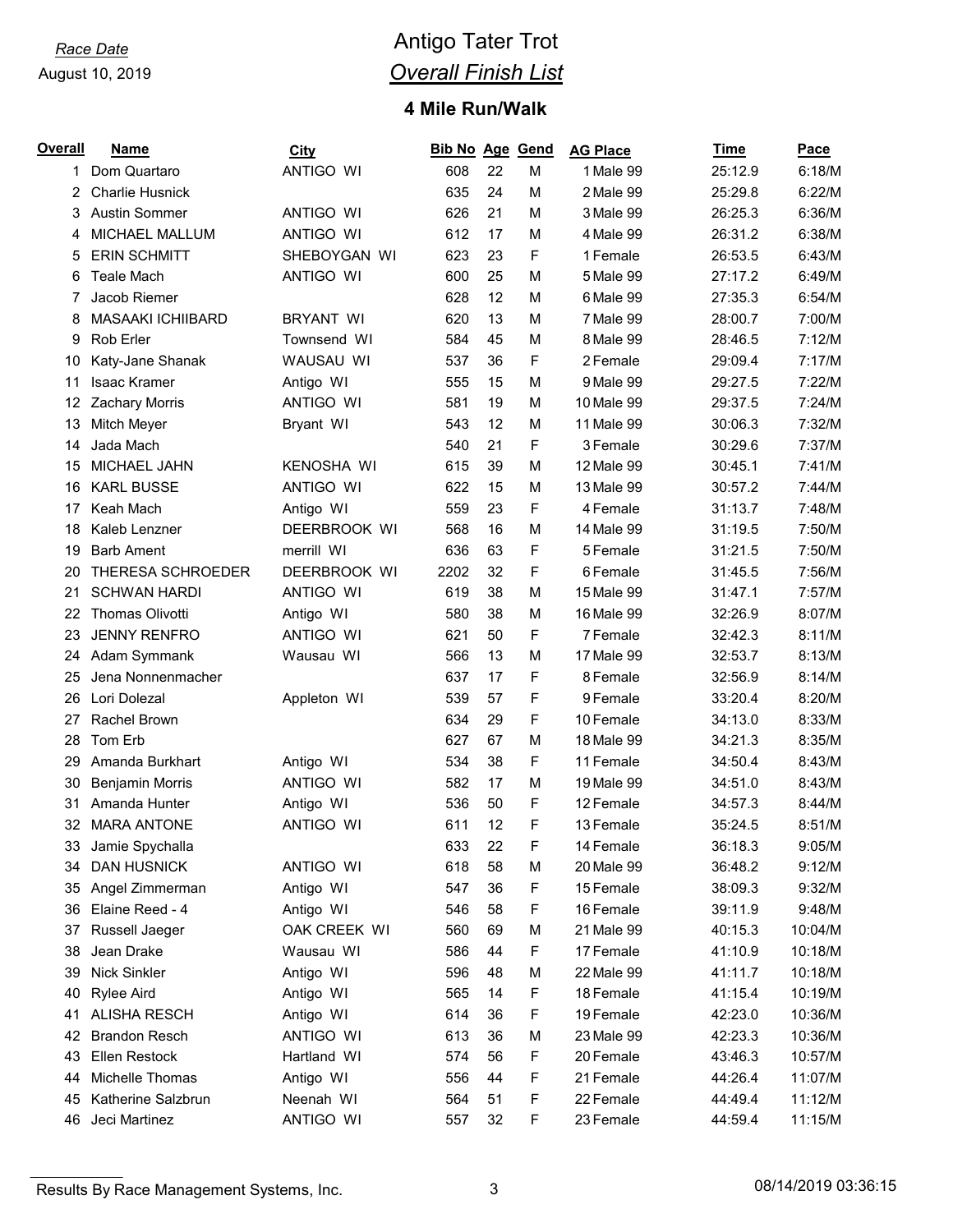# *Race Date* **Antigo Tater Trot** *Overall Finish List*

## **Mile Run/Walk**

| <b>Overall</b> | <b>Name</b>             | <b>City</b>         | <b>Bib No Age Gend</b> |                |   | <b>AG Place</b> | Time      | Pace    |
|----------------|-------------------------|---------------------|------------------------|----------------|---|-----------------|-----------|---------|
| 47             | Jennifer Marcell        | Nome AK             | 538                    | 33             | F | 24 Female       | 44:59.6   | 11:15/M |
| 48             | Scott Wildman           |                     | 640                    | 52             | M | 24 Male 99      | 45:33.2   | 11:23/M |
| 49             | Joan Bauknecht-Peterson | Deerbrook WI        | 549                    | 60             | F | 25 Female       | 45:50.7   | 11:28/M |
| 50             | Joel Waalkens           | Rhinelander WI      | 561                    | 49             | M | 25 Male 99      | 46:47.9   | 11:42/M |
| 51             | Lisa Spencer            | Summit lake WI      | 567                    | 60             | F | 26 Female       | 47:10.6   | 11:48/M |
| 52             | <b>TIFANTY JAHN</b>     | <b>KENOSHA WI</b>   | 616                    | 38             | F | 27 Female       | 47:11.2   | 11:48/M |
| 53             | Laura Hayden            | STETSONVILLE WI     | 569                    | 55             | F | 28 Female       | 47:16.9   | 11:49/M |
| 54             | Amy Riemer              | Tomahawk WI         | 533                    | 44             | F | 29 Female       | 47:17.0   | 11:49/M |
| 55             | Sara Pitterle           | Summit Lake WI      | 2263                   | 56             | F | 30 Female       | 47:35.9   | 11:54/M |
| 56             | Stacey Henderson        |                     | 642                    | 39             | F | 31 Female       | 48:08.7   | 12:02/M |
| 57             | Dustin Henderson        |                     | 643                    | 40             | M | 26 Male 99      | 48:08.7   | 12:02/M |
| 58             | Kristen Nelson          | Wausau WI           | 572                    | 34             | F | 32 Female       | 48:25.9   | 12:06/M |
| 59             | <b>Emily Warren</b>     | Antigo WI           | 551                    | 29             | F | 33 Female       | 48:30.9   | 12:08/M |
| 60             | Jaimie Christianson     | COON VALLEY WI      | 550                    | 37             | F | 34 Female       | 48:30.9   | 12:08/M |
| 61             | <b>Julie Morris</b>     | Antigo WI           | 562                    | 50             | F | 35 Female       | 49:06.2   | 12:17/M |
| 62             | <b>Heather Miller</b>   |                     | 585                    | 26             | F | 36 Female       | 49:07.5   | 12:17/M |
| 63             | Jennifer Pennington     | Deerbrook WI        | 598                    | 34             | F | 37 Female       | 49:50.2   | 12:28/M |
| 64             | <b>HANNAH ZANAYED</b>   | Antigo WI           | 609                    | $\overline{7}$ | F | 38 Female       | 52:42.6   | 13:11/M |
| 65             | <b>CHARLIE ZANAYED</b>  | Antigo WI           | 610                    | 40             | M | 27 Male 99      | 52:43.1   | 13:11/M |
| 66             | <b>CAROLYN MCGRATH</b>  | <b>BRYANT WI</b>    | 617                    | 54             | F | 39 Female       | 52:47.7   | 13:12/M |
| 67             | Jase Schumann           |                     | 532                    | 6              | M | 28 Male 99      | 53:01.7   | 13:15/M |
| 68             | Melanie Schumann        | Wausau WI           | 535                    | 37             | F | 40 Female       | 53:03.0   | 13:16/M |
| 69             | <b>Mark Weiss</b>       | Merrill WI          | 576                    | 46             | M | 29 Male 99      | 53:03.5   | 13:16/M |
| 70             | AnnMarie McIntyre       | Antigo WI           | 573                    | 69             | F | 41 Female       | 53:11.7   | 13:18/M |
| 71             | Sofia Wildman           |                     | 638                    | 9              | F | 42 Female       | 53:37.9   | 13:24/M |
| 72             | Deanna Wildman          |                     | 639                    | 52             | F | 43 Female       | 53:38.0   | 13:25/M |
| 73             | <b>Shellane Euler</b>   | <b>ANTIGO WI</b>    | 588                    | 32             | F | 44 Female       | 54:23.3   | 13:36/M |
| 74             | <b>Brad Bacher</b>      | Merrill WI          | 601                    | 60             | M | 30 Male 99      | 55:16.9   | 13:49/M |
| 75             | Jennifer Clark          | Wausau WI           | 579                    | 40             | F | 45 Female       | 55:30.5   | 13:53/M |
| 76             | Roger Clark             | <b>KRONENWETTER</b> | 599                    | 64             | M | 31 Male 99      | 55:30.9   | 13:53/M |
| 77             | Patricia Anderson       | Deerbrook WI        | 590                    | 70             | F | 46 Female       | 56:31.1   | 14:08/M |
| 78             | Sarah Stoehr            | Pickerel WI         | 552                    | 66             | F | 47 Female       | 56:38.4   | 14:10/M |
| 79             | Elsa McKenna            | Antigo WI           | 542                    | 79             | F | 48 Female       | 56:38.6   | 14:10/M |
| 80             | <b>Thomas Gundry</b>    | Antigo WI           | 605                    | 34             | M | 32 Male 99      | 57:20.0   | 14:20/M |
| 81             | Sue Arrowood            |                     | 641                    | 49             | F | 49 Female       | 58:09.9   | 14:32/M |
| 82             | Carrie Poehlman         | lola WI             | 2255                   | 35             | F | 50 Female       | 58:44.0   | 14:41/M |
| 83             | Elizabeth SELLE         | <b>TIGERTON WI</b>  | 563                    | 20             | F | 51 Female       | 58:59.8   | 14:45/M |
| 84             | Paula SELLE             | TIGERTON WI         | 541                    | 47             | F | 52 Female       | 59:00.0   | 14:45/M |
| 85             | <b>Tyler Beranek</b>    | Wausau WI           | 594                    | 27             | M | 33 Male 99      | 59:00.7   | 14:45/M |
| 86             | Amy Yolitz              |                     | 595                    | 27             | F | 53 Female       | 59:01.7   | 14:45/M |
| 87             | Larry Anderson          | Deerbrook WI        | 589                    | 72             | M | 34 Male 99      | 1:01:08.9 | 15:17/M |
| 88             | Howard Jansen           | Antigo WI           | 606                    | 41             | M | 35 Male 99      | 1:02:30.2 | 15:38/M |
| 89             | Jeff Geiger             |                     | 651                    | 52             | M | 36 Male 99      | 1:04:49.2 | 16:12/M |
| 90             | <b>TRACEY BROWN</b>     | ANTIGO WI           | 553                    | 53             | F | 54 Female       | 1:04:51.7 | 16:13/M |
| 91             | <b>MATTHEW BROWN</b>    | ANTIGO WI           | 575                    | 51             | M | 37 Male 99      | 1:04:56.4 | 16:14/M |
|                | 92 Kristy Goetsch       | Merrill WI          | 554                    | 39             | F | 55 Female       | 1:05:51.0 | 16:28/M |

Results By Race Management Systems, Inc. 4 08/14/2019 03:36:15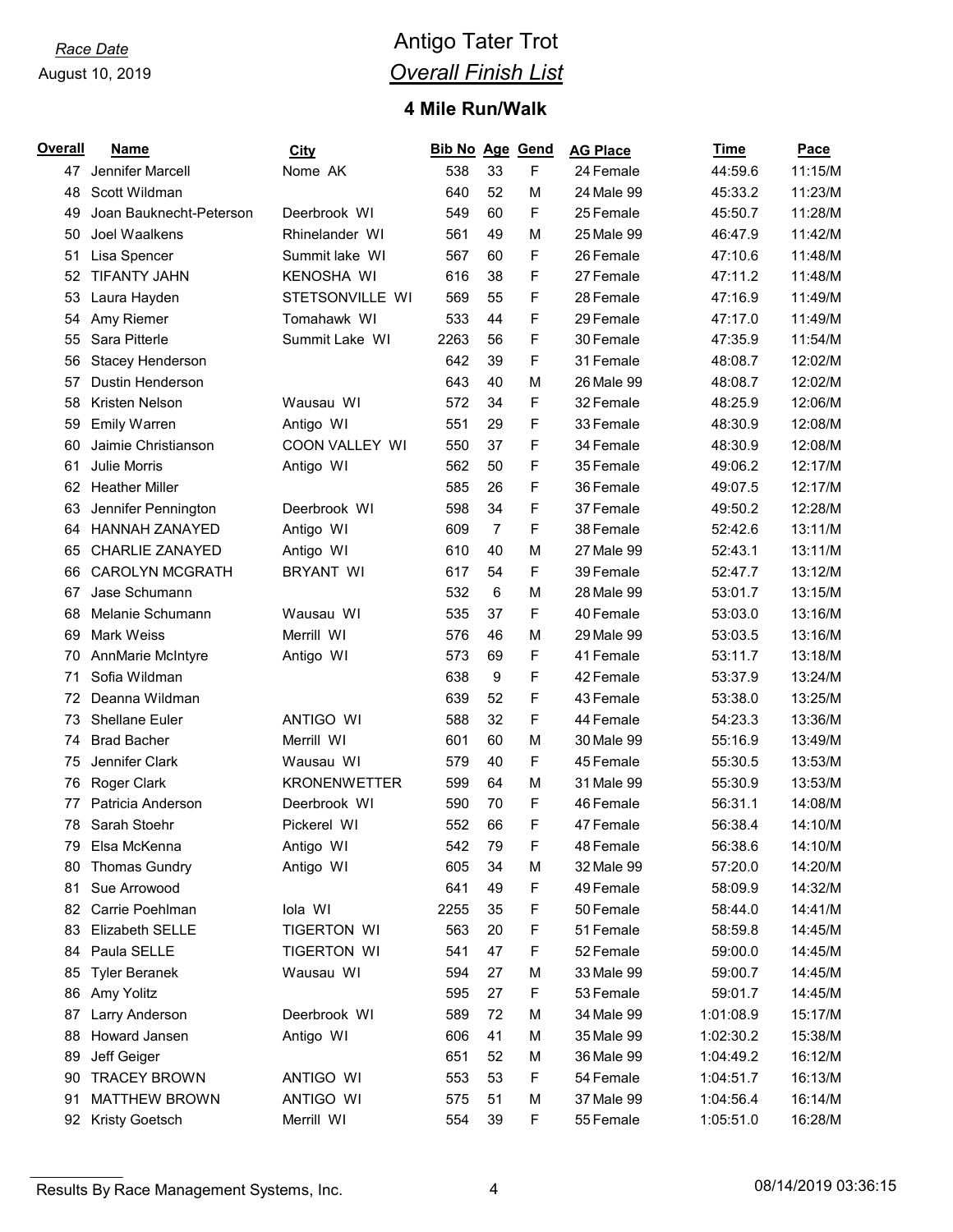# *Race Date* **Antigo Tater Trot** *Overall Finish List*

## **Mile Run/Walk**

| Overall | Name                  | <b>City</b>   | Bib No Age |    | Gend | <b>AG Place</b> | Time      | <b>Pace</b> |
|---------|-----------------------|---------------|------------|----|------|-----------------|-----------|-------------|
| 93      | <b>Brenda Kettner</b> | Wausau WI     | 593        | 53 | F    | 56 Female       | 1:05:57.7 | 16:29/M     |
| 94      | Angela Potrykus       | Antigo WI     | 597        | 38 | F    | 57 Female       | 1:06:01.5 | 16:30/M     |
| 95      | <b>Philip Punke</b>   | Edgar WI      | 607        | 59 | M    | 38 Male 99      | 1:06:31.2 | 16:38/M     |
| 96      | Ethan Lai             |               | 632        | 6  | M    | 39 Male 99      | 1:07:26.0 | 16:52/M     |
| 97      | <b>Bradley Gavin</b>  | lexington MN  | 602        | 56 | М    | 40 Male 99      | 1:07:38.6 | 16:55/M     |
| 98      | Kelly Mattek          | Bryant WI     | 577        | 34 | F    | 58 Female       | 1:07:46.2 | 16:57/M     |
| 99      | Helena Lai            |               | 630        | 0  | F    | 59 Female       | 1:07:53.5 | 16:58/M     |
| 100     | Dawn Grube            |               | 629        | 0  | F    | 60 Female       | 1:08:36.2 | 17:09/M     |
| 101     | Syvia Lai             |               | 631        | 37 | F    | 61 Female       | 1:08:37.1 | 17:09/M     |
| 102     | Julie Zack            | ANTIGO WI     | 604        | 56 | F    | 62 Female       | 1:08:40.9 | 17:10/M     |
| 103     | Steven Wilton         |               | 592        | 65 | М    | 41 Male 99      | 1:08:40.9 | 17:10/M     |
| 104     | Mark Chrudimsky       | Antigo WI     | 591        | 43 | M    | 42 Male 99      | 1:09:43.0 | 17:26/M     |
| 105     | Sally Langan          | Green Bay WI  | 548        | 70 | F    | 63 Female       | 1:10:30.3 | 17:38/M     |
| 106     | Susan Johnson         | Beaver Dam WI | 570        | 67 | F.   | 64 Female       | 1:10:31.5 | 17:38/M     |
| 107     | <b>JAMES ENGMANN</b>  | White Lake WI | 603        | 69 | М    | 43 Male 99      | 1:10:42.1 | 17:41/M     |
|         |                       |               |            |    |      |                 |           |             |

**Results By Race Management Systems, Inc.** 6 08/14/2019 03:36:15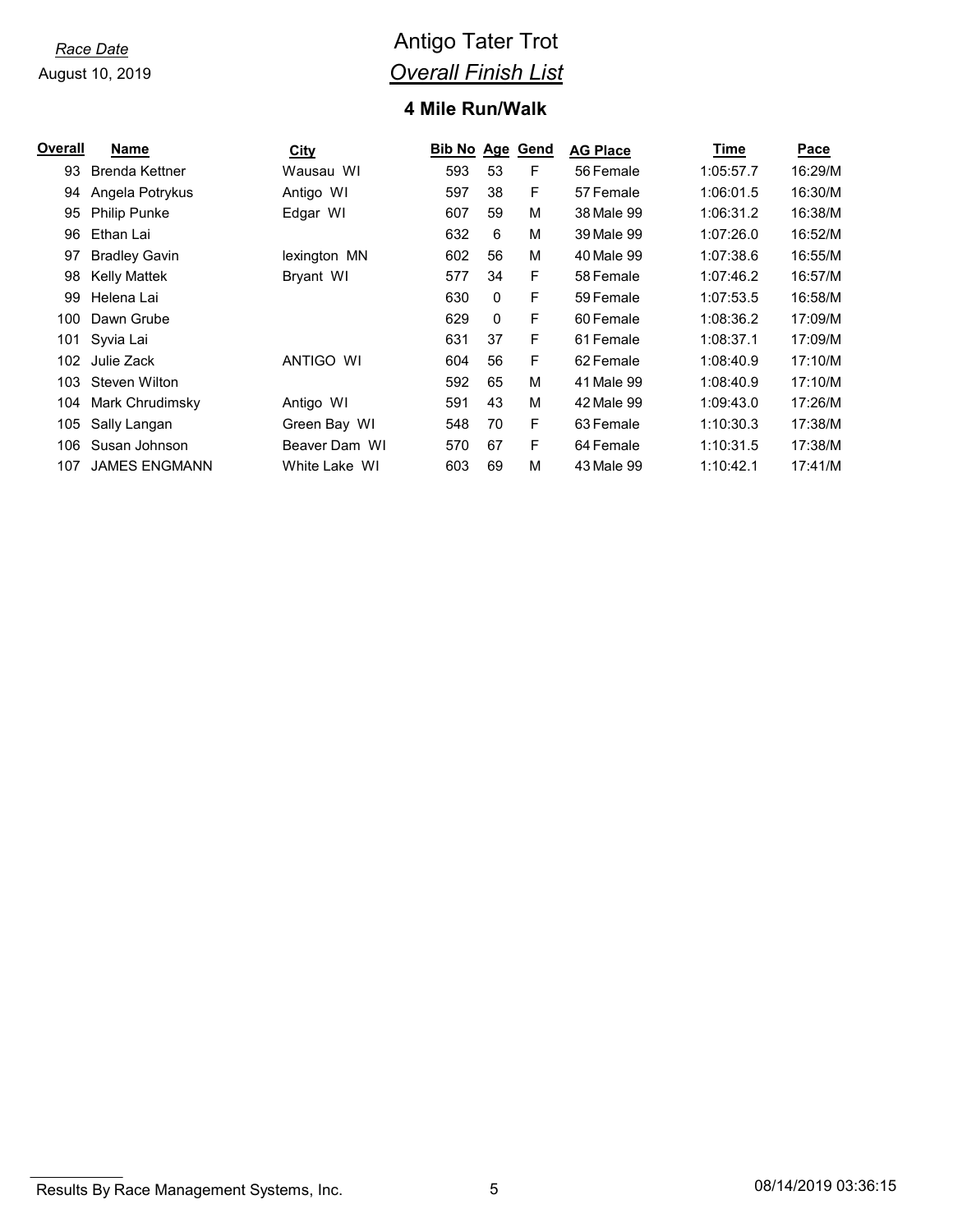# *Race Date* **Antigo Tater Trot** *Overall Finish List*

## **Mile Kids Run**

| Overall | <b>Name</b>               | <b>City</b>      | Bib No Age Gend |                |   | <b>AG Place</b> | Time    | Pace    |
|---------|---------------------------|------------------|-----------------|----------------|---|-----------------|---------|---------|
| 1       | Whitt Mach                | Antigo WI        | 1401            | 15             | M | 114-99          | 6:03.7  | 6:03/M  |
| 2       | <b>Brady Waldvogel</b>    | Hartford WI      | 1396            | 10             | M | $10-13$         | 6:52.0  | 6:52/M  |
| 3       | Dillon Waldvogel          |                  | 1440            | 0              | M | $20-13$         | 6:53.6  | 6:53/M  |
| 4       | Alesandra Hernandez       |                  | 1432            | 11             | F | $10-13$         | 7:13.1  | 7:13/M  |
| 5       | Nathan Riemer             |                  | 1409            | 11             | M | $30-13$         | 7:14.7  | 7:14/M  |
| 6       | <b>JOSH ZANAYED</b>       | Antigo WI        | 1423            | 9              | M | 4 0-13          | 7:20.0  | 7:20/M  |
| 7       | Owe Medo                  |                  | 1428            | 10             | M | $50-13$         | 7:20.6  | 7:20/M  |
| 8       | <b>Holland Tainter</b>    | <b>ANTIGO WI</b> | 1418            | 9              | F | $20-13$         | 7:43.5  | 7:43/M  |
| 9       | <b>Chloe Tainter</b>      | ANTIGO WI        | 1417            | 12             | F | $30-13$         | 7:43.9  | 7:43/M  |
| 10      | Seth Medo                 |                  | 1427            | 10             | M | 6 0-13          | 7:50.0  | 7:50/M  |
| 11      | Sawyer Vollrath           |                  | 1434            | 9              | M | $70-13$         | 7:57.5  | 7:57/M  |
| 12      | <b>Tucker Medo</b>        |                  | 1429            | $\overline{7}$ | M | 8 0-13          | 8:12.0  | 8:12/M  |
| 13      | Layla Tainter             | Antigo WI        | 1419            | 6              | F | 4 0-13          | 8:41.5  | 8:41/M  |
| 14      | <b>Beckett Vollrath</b>   |                  | 1435            | 7              | M | $90-13$         | 9:08.1  | 9:08/M  |
| 15      | Landon Butler             | Middleton WI     | 1410            | $\overline{7}$ | M | 10 0-13         | 9:08.1  | 9:08/M  |
| 16      | Kaden Schroepfer          | Antigo WI        | 1389            | 10             | M | 11 0-13         | 9:24.5  | 9:24/M  |
| 17      | <b>Gabriel Hilger</b>     |                  | 1395            | 6              | M | 12 0-13         | 9:27.0  | 9:27/M  |
| 18      | Wyatt Olivotti            | Antigo WI        | 1394            | 12             | M | 13 0-13         | 9:58.4  | 9:58/M  |
| 19      | Farah Wanta               |                  | 1413            | $\overline{7}$ | F | $50-13$         | 10:04.9 | 10:04/M |
| 20      | <b>RYLEE ANTONE</b>       | <b>ANTIGO WI</b> | 1424            | 10             | F | 6 0-13          | 10:19.0 | 10:19/M |
| 21      | <b>Emily Husnick</b>      | Antigo WI        | 1407            | 5              | F | $70-13$         | 10:59.7 | 10:59/M |
| 22      | <b>Brantley Mattek</b>    |                  | 1439            | 5              | M | 14 0-13         | 11:16.2 | 11:16/M |
| 23      | Parker SCHROEDER          | DEERBROOK WI     | 1387            | 5              | M | 15 0-13         | 11:17.2 | 11:17/M |
| 24      | <b>Ruby Husnick</b>       | Antigo WI        | 1406            | $\overline{7}$ | F | 8 0-13          | 11:32.2 | 11:32/M |
| 25      | <b>Gabriel Marquez</b>    |                  | 1391            | 9              | M | 16 0-13         | 11:35.4 | 11:35/M |
| 26      | Luke Kuhr                 | Aniwa WI         | 1402            | 21             | M | 214-99          | 11:38.7 | 11:38/M |
| 27      | Marky Kuhr                | Aniwa WI         | 1398            | 13             | M | 17 0-13         | 11:39.5 | 11:39/M |
| 28      | Josh Mattek               |                  | 1437            | 34             | M | 314-99          | 11:53.7 | 11:53/M |
| 29      | Dahlia Mattek             |                  | 1438            | 3              | F | $90-13$         | 11:54.0 | 11:54/M |
| 30      | <b>Drew Tainter</b>       | Antigo WI        | 1420            | 4              | M | 18 0-13         | 11:58.6 | 11:58/M |
| 31      | <b>Elexander Martinez</b> | <b>ANTIGO WI</b> | 1412            | 12             | М | 19 0-13         | 11:59.0 | 11:59/M |
| 32      | <b>Corey Mattek</b>       |                  | 1415            | 32             | M | 4 14 - 99       | 12:02.5 | 12:02/M |
| 33      | Elicia Martinez           | ANTIGO WI        | 1411            | 13             | F | 10 0-13         | 12:02.6 | 12:02/M |
| 34      | Sharon Kuhr               | Aniwa WI         | 1397            | 47             | F | 114-99          | 12:16.0 | 12:16/M |
| 35      | Sarah Kuhr                | Aniwa WI         | 1408            | 18             | F | 214-99          | 12:18.3 | 12:18/M |
| 36      | Maxwell Wilhelm           | Antigo WI        | 1392            | $\,6$          | М | 20 0-13         | 12:33.2 | 12:33/M |
| 37      | Melissa Wilhelm           | Antigo WI        | 1416            | 39             | F | 314-99          | 12:35.7 | 12:35/M |
| 38      | <b>Brynnlee Petersen</b>  |                  | 1393            | $\overline{7}$ | F | 11 0-13         | 12:39.7 | 12:39/M |
| 39      | Sara Pitterle             |                  | 1426            | 56             | М | 514-99          | 12:49.5 | 12:49/M |
| 40      | ANNA COSGROVE             | WAUWATOSA WI     | 1404            | $\overline{7}$ | F | 12 0-13         | 13:20.4 | 13:20/M |
| 41      | Audrey Anderson           |                  | 1442            | 7              | F | 13 0-13         | 13:20.9 | 13:20/M |
| 42      | <b>IVY COSGROVE</b>       | WAUWATOSA WI     | 1405            | 6              | F | 14 0-13         | 13:23.5 | 13:23/M |
| 43      | Jax Schroeder             | Deerbrook WI     | 1388            | 3              | F | 15 0-13         | 13:55.8 | 13:55/M |
| 44      | Conrad Waldvogel          | Antigo WI        | 1390            | 3              | M | 21 0-13         | 14:25.5 | 14:25/M |
| 45      | Rebeccah Kuhr             | Aniwa WI         | 1400            | 16             | F | 414-99          | 14:25.8 | 14:25/M |
| 46      | NATHAN BEST-1             | Antigo WI        | 1425            | 59             | M | 614-99          | 14:27.0 | 14:27/M |

Results By Race Management Systems, Inc. 6 08/14/2019 03:36:15